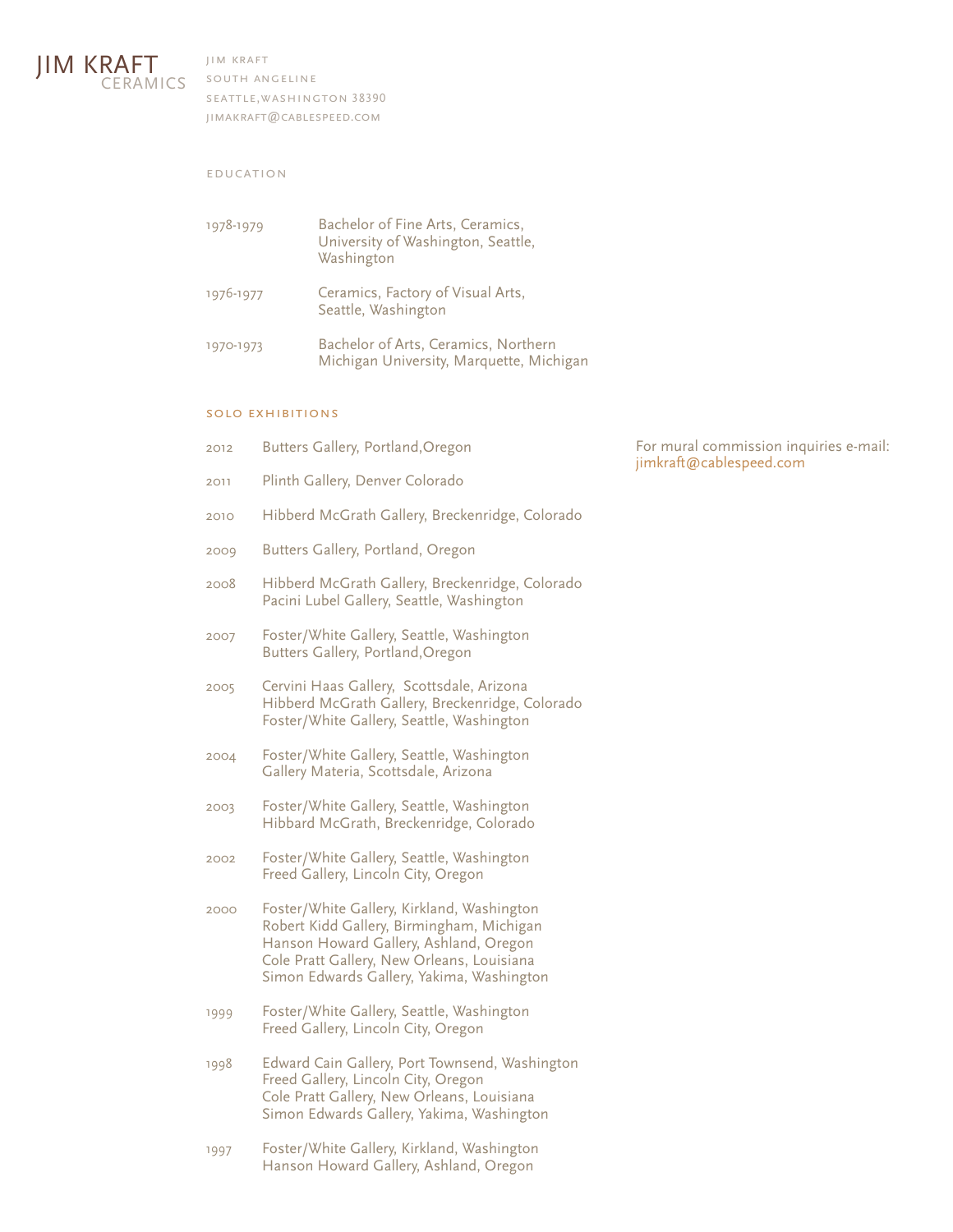| 1996                                     | Foster/White Gallery, Seattle, Washington<br>Cole Pratt Gallery, New Orleans, Louisiana<br>Gallery at Salishan, Glenden Beach, Oregon |         | Roberts Wesleyan College, Rochester, NY.<br>"Now in Residence", Allene Lapides Gallery,<br>Santa Fe, New Mexico                                                          |
|------------------------------------------|---------------------------------------------------------------------------------------------------------------------------------------|---------|--------------------------------------------------------------------------------------------------------------------------------------------------------------------------|
| 1995                                     | Hanson Howard Gallery, Ashland, Oregon                                                                                                | 2000    | "Spokane Collects: Contemporary Ceramics", Jundt Art<br>Museum, Gonzaga University, Spokane,                                                                             |
| 1994                                     | Foster/White Gallery, Kirkland, Washington<br>Maveety Gallery, Salishan, Oregon                                                       |         | Washington                                                                                                                                                               |
| 1993                                     | Foster/White Gallery, Seattle, Washington                                                                                             | 1998    | "Connections", Mobilia Gallery, Cambridge,<br>Massachusetts<br>"From and For the Sea", Edward Cain Gallery,                                                              |
| 1991                                     | Foster/White Gallery, Seattle, Washington                                                                                             |         | Port Townsend, Washington<br>"Ceramic Invitational XVIII", American Crafts                                                                                               |
| 1990                                     | Maveety Gallery, Salishan, Oregon<br>Maveety Gallery, Portland, Oregon<br>Franklin House Gallery, Port Townsend, Washington           |         | Gallery, Ohio<br>"The Best in Contemporary Clay", Miller Gallery,<br>Cincinnati, Ohio                                                                                    |
| 1989<br>1988                             | Foster/White Gallery, Seattle, Washington<br>Maveety Gallery, Portland, Oregon                                                        |         | 1996-97 "Magic Mud Northwest Invitational: A Traveling<br><b>Exhibit of Contemporary Ceramics</b>                                                                        |
| 1987                                     | Gumps Gallery, San Francisco, California                                                                                              |         | "Vases and Beyond", Gallery Eight, La Jolla, California<br>Fifteenth International Art Competition, Special                                                              |
| 1986                                     | Maveety Gallery, Portland, Oregon                                                                                                     |         | Award, Whatcom Museum, Bellingham, Washington<br>"Crafts National 29", Zoller Gallery, Pennsylvania                                                                      |
| 1985                                     | Contemporary Crafts Gallery, Portland, Oregon                                                                                         |         | State, University Park, Pennsylvania<br>"Ceramics USA 1995", Center for the Visual Arts,                                                                                 |
| 1983                                     | Oregon School of Arts and Crafts, Portland, Oregon                                                                                    |         | Honorable Mention, Denton, TX, Honorable Mention,<br>Wichita National, Wichita, Kansas                                                                                   |
| SELECTED JURIED/INVITATIONAL EXHIBITIONS |                                                                                                                                       | 1993    | "Group Clay Exhibition in Honor of the Northwest Clay<br>Symposium", Foster/White Gallery, Kirkland,                                                                     |
| 2013                                     | 11th International Biennial of Artistic Ceramics<br>October 5 through November 10, 2013<br>Museum of Aviero<br>Aviero, Portugal       |         | Washington<br>"Year of American Craft," Maveety Gallery, Salishan,<br>Oregon<br>"Recent Work by Gallery Artists," Foster/White Gallery,                                  |
| 2012                                     | "Abstract Affinities" Francine Seders Gallery<br>Seattle, Washington                                                                  | 1992-93 | Seattle, Washington<br>"Foster/White Gallery Ceramics Exhibition",<br>Sea-Tac International Airport, Seattle, Washington                                                 |
|                                          | "Ceramics Now Exhibition" Second Edition Galateea<br>Gallery Bucharest, Romania                                                       | 1990    | Fifth Annual Monarch Tile National Ceramic<br>Competition,                                                                                                               |
|                                          | "Vessels" Smith and Vallee Gallery<br>Edison, Washington                                                                              |         | San Angelo Museum of Fine Arts, San Angelo, Texas<br>"Contemporary Crafts", Graham Horstman Gallery,<br>Denton, Texas                                                    |
|                                          | "Uncommon Gifts" Northwest Museum of Arts and<br>Culture Spokane, Washington                                                          |         | "An Exhibition of Contemporary Northwest Art Using<br>Animal Imagery", Port Angeles Fine Arts Center,<br>Port Angeles, Washington                                        |
| 2011                                     | "Objects 4" Smith and Vallee Gallery<br>Edison, Washington                                                                            | 1989    | "Clay and Clay Plus," Foster/White Gallery, Seattle,                                                                                                                     |
|                                          | "Ceramics Now Exhibition" The paintbrush Factory<br>Cluj-Napoca, Romania                                                              |         | Washington<br>Ninth Annual Northwest International Art Competition,<br>Whatcom Museum, Bellingham, Washington<br>"Clay '89", Langman Gallery, Willow Grove, Pennsylvania |
| 2005                                     | "Connoisseurs of Clay:<br><b>Collecting Contemporary Ceramics"</b><br>Museum of Fine Arts, St. Petersburg, Florida                    | 1988    | "Clay and Canvas", Contemporary Craft Gallery,<br>Portland, Oregon                                                                                                       |
| 2004                                     | Toronto International Art Fair, Foster/White<br>booth, Toronto, Ontario                                                               | 1987    | "Functional Abandon: Clay as Canvas", Safeco Insurance<br>Co., Seattle, Washington                                                                                       |
| 2002                                     | "Vessel Invitational 2002", Davidson Art Gallery,<br>Seattle, Washington                                                              | 1986    | "Four Person Show", Himovitz/Salomon Gallery,<br>Sacramento, California<br>"Animals: Contemporary Visions", Robert Kidd Gallery,<br>Birmingham, Michigan                 |